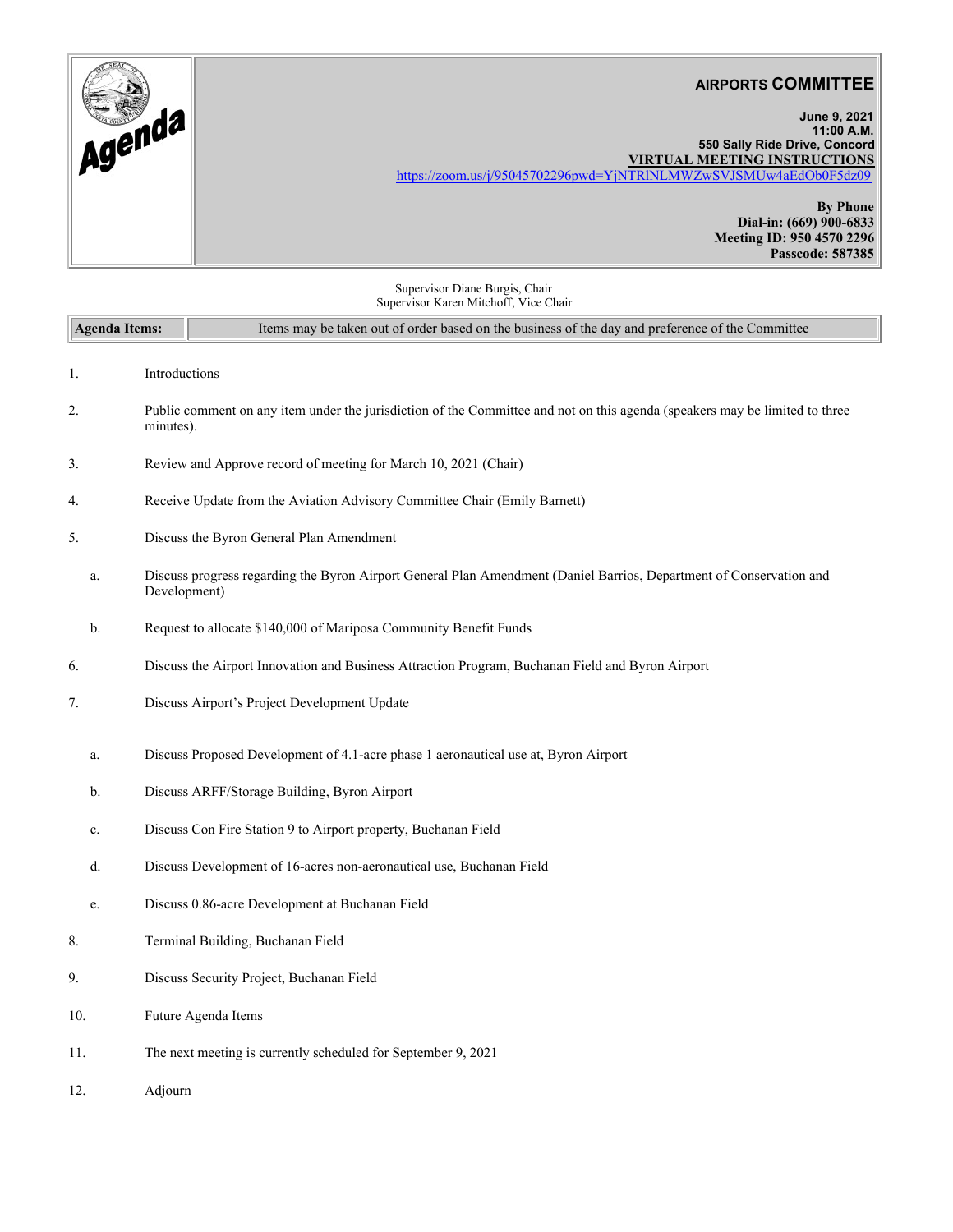*The Airports Committee will provide reasonable accommodations for persons with disabilities planning to attend Airports Committee meetings. Contact the staff person listed below at least 96 hours before the meeting.* 

*Any disclosable public records related to an open session item on a regular meeting agenda and distributed by the County to a majority of members of the Airports Committee less than 96 hours prior to that meeting are available for public inspection at 550 Sally Ride Drive, Concord, during normal business hours.* 

*Public comment may be submitted via electronic mail on agenda items at least one full work day prior to the published meeting time.*

For Additional Information Contact:

Ē.

Keith Freitas, Airports Director Phone (925) 681-4200, Fax (925) 646-5731 keith.freitas@airport.cccounty.us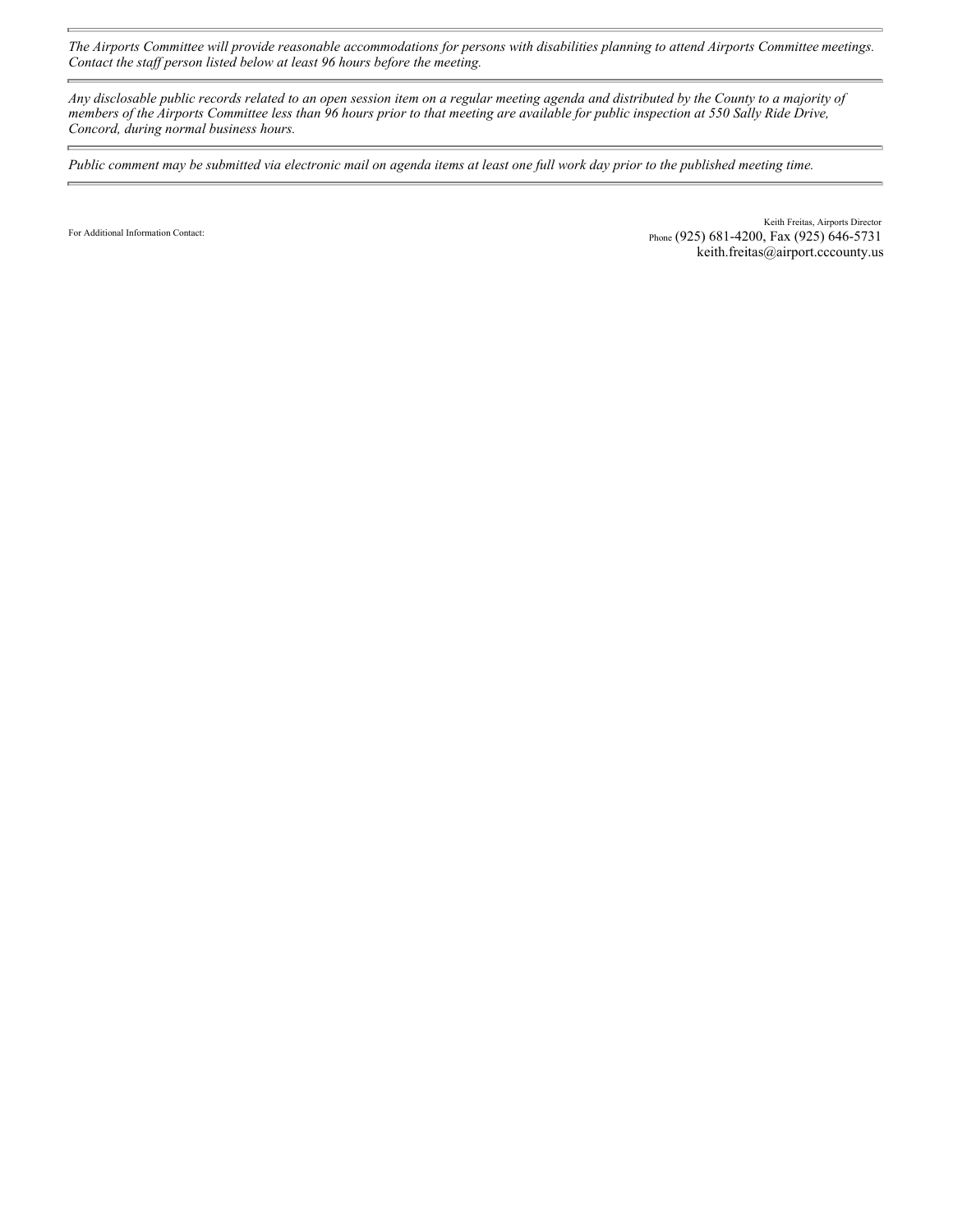

# **Subcommittee Report**

| <b>AIRPORTS COMMITTEE</b> |                                                     | 3. |
|---------------------------|-----------------------------------------------------|----|
| <b>Meeting Date:</b>      | 06/09/2021                                          |    |
| Subject:                  | Review and Approve Record of meeting March 10, 2021 |    |
| <b>Submitted For:</b>     | AIRPORTS COMMITTEE,                                 |    |
| Department:               | Airports                                            |    |
| <b>Referral No.:</b>      |                                                     |    |
| <b>Referral Name:</b>     |                                                     |    |
| <b>Presenter:</b>         | <b>Contact:</b>                                     |    |

### **Referral History:**

**Referral Update:**

#### **Recommendation(s)/Next Step(s):**

Review and Approve record of meeting for March 10, 2021 (Chair)

Airport Committee Minutes 3-10-21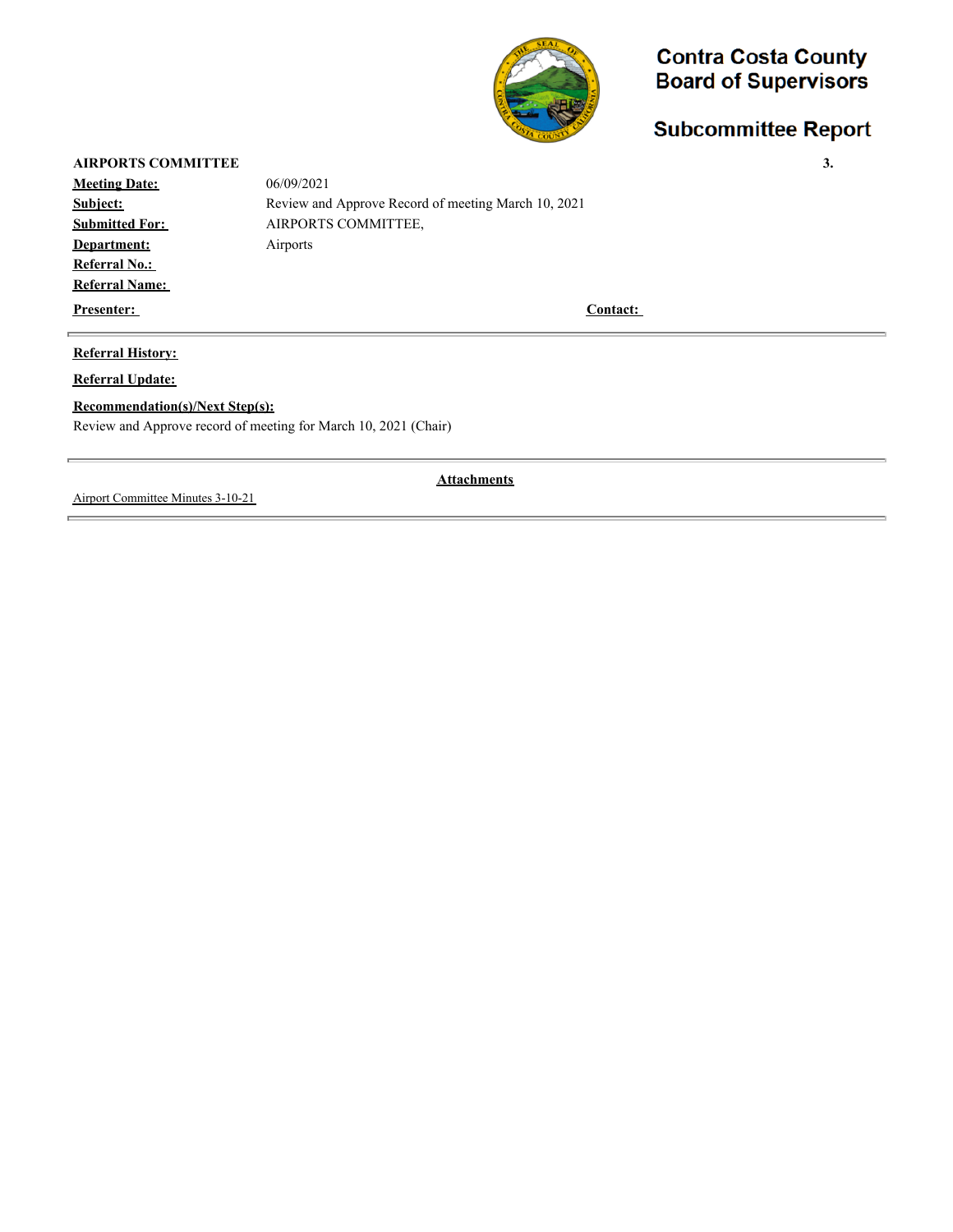

# **Subcommittee Report**

### **AIRPORTS COMMITTEE 4.**

**Meeting Date:** 06/09/2021 **Department:** Airports **Referral No.: Referral Name:** 

**Subject:** Receive update from the Aviation Advisory Chair **Submitted For: AIRPORTS COMMITTEE,** 

**Presenter:** Contact:

#### **Referral History:**

**Referral Update:**

#### **Recommendation(s)/Next Step(s):**

Receive Update from the Aviation Advisory Committee Chair (Emily Barnett)

*No file(s) attached.*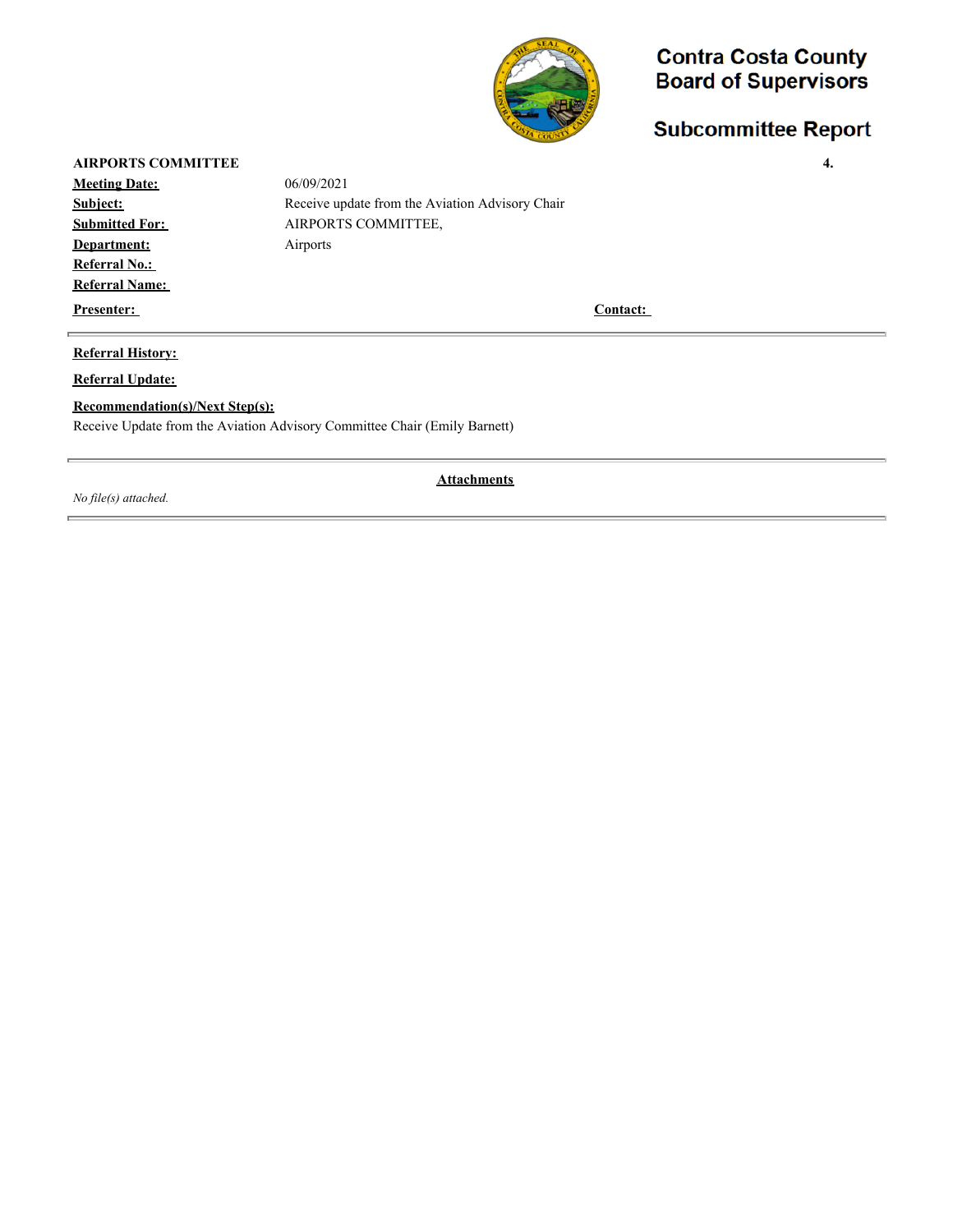

### **Subcommittee Report**

#### **AIRPORTS COMMITTEE 5. a.**

| <b>Meeting Date:</b>  | 06/09/2021                                                                                                                          |
|-----------------------|-------------------------------------------------------------------------------------------------------------------------------------|
| Subject:              | Discuss progress regarding the Byron Airport General Plan Amendment (Daniel Barrios, Department of Conservation and<br>Development) |
|                       | <b>Submitted For: AIRPORTS COMMITTEE,</b>                                                                                           |
| Department:           | Airports                                                                                                                            |
| <b>Referral No.:</b>  |                                                                                                                                     |
| <b>Referral Name:</b> |                                                                                                                                     |
| <b>Presenter:</b>     | Contact:                                                                                                                            |
|                       |                                                                                                                                     |

#### **Referral History:**

The Byron Airport Master Plan, adopted in 2005, identified a diversity of aviation and airport-related land uses for the long-term build-out of the airport. To fully implement the Airport Master Plan, it is necessary to adopt a General Plan Amendment (GPA) to allow for the range of contemplated land uses. The GPA requires an environmental review pursuant to the California Environmental Quality Act (CEQA).

In December 2012 the Board of Supervisors authorized the Department of Conservation and Development (DCD) to initiate a GPA for Byron Airport, to be funded from the Mariposa Community Benefits Fund. DCD staff is overseeing the project in collaboration with Airports Division staff.

In April 2015 DCD staff issued a Request for Proposals for the Byron Airport Development Program and CEQA analysis. Only two proposals were received, and only one was within the budget for the project as established at the time. That August the Board of Supervisors approved a \$180,545 contract between Contra Costa County and Dudek, Inc., to prepare a development scenario for Byron Airport and the environmental impact report (EIR) for the GPA.

At the April 2016 Airport Committee meeting there was a general discussion about the project. Staff and the Committee expressed dissatisfaction with the apparent lack of progress. In the weeks following the meeting, staff of DCD and Airports, and the consultant, had several discussions to determine why the environmental review was not proceeding as originally planned. The consultant indicated they were having difficulty formulating an acceptable project description, which forms the basis for the environmental review, because:

- The Airport Land Use Compatibility Plan (ALUCP) predates the 2005 Byron Airport Master Plan and does not accurately reflect proposed aviation activities and proposed non-aviation development.
- The ALUCP policies for Byron Airport are overly restrictive compared to those for Buchanan Airport and relative to current guidance per the California Airport Land Use Planning Handbook published by Caltrans.

While ALUCPs generally do not apply to airports themselves, the 2005 Master Plan specifically states that the policies and regulations of the ALUCP are applicable to Byron Airport, thereby artificially limiting what can occur on the airport property. Staff and the consultant determined that the best way forward would be to expand the scope of the project to include updating portions of the ALUCP pertaining to Byron Airport. While this would extend the project timeline and increase cost, the final product would be consistent and compatible General Plan, zoning, ALUCP, and Master Plan documents for Byron Airport. On July 20, 2016, the Airport Committee reviewed the revised scope of work and directed staff to prepare a contract amendment for approval by the Board of Supervisors.

In March 2017 Dudek presented the Airport Committee with updated development scenarios for Byron Airport. In the months following the meeting, DCD and Airports staff worked to refine the project description. With the project description seemingly complete, in September 2017 DCD issued the Notice of Preparation (NOP), which formally began the EIR process.

Also in September 2017, Airports staff began discussions with Caltrans regarding Byron Airport's classification (i.e., rural versus suburban). This classification affects the allowable intensity of aviation and airport-related development, which in turn could impact the airport's long-term economic viability. Classifying Byron as a suburban airport would be more consistent with its FAA designation as a reliever airport, and the long-term build-out as detailed in its Master Plan. However, Byron Airport is surrounded by undeveloped land that is outside the Urban Limit Line, giving the impression that the airport should be classified as rural. Dudek's work on the DEIR slowed significantly while the airport classification issue was being resolved because the project's impact in certain environmental topic areas (e.g., Traffic, Air Quality, Greenhouse Gas Emissions, Noise, Energy) could not be determined until the intensity of development was known.

In January 2018, Airports staff received a letter of interest from Mark Scott Construction, Inc., to develop and lease a light industrial project on the approximately 36.3 acres located generally northeast of the main runway.

In March 2018, Dudek indicated that the administrative draft EIR (ADEIR) would be submitted for County staff's review in June or July, and that completion of the Transportation section was delaying the submittal. Throughout 2018 the project was delayed by the traffic subconsultant's inability to complete the traffic impact analysis (TIA) that forms the basis for the DEIR Transportation section.

In May 2018, Dudek presented the draft ALUCP update materials to the Airport Land Use Commission. Following this meeting, the project description was again refined.

In August 2018, the Mark Scott proposal was expanded to potentially include an 11.67-acre private parcel located on Armstrong Road between airport property and the Byron-Bethany Irrigation District Canal. Because this private property was not part of the original EIR scope, it was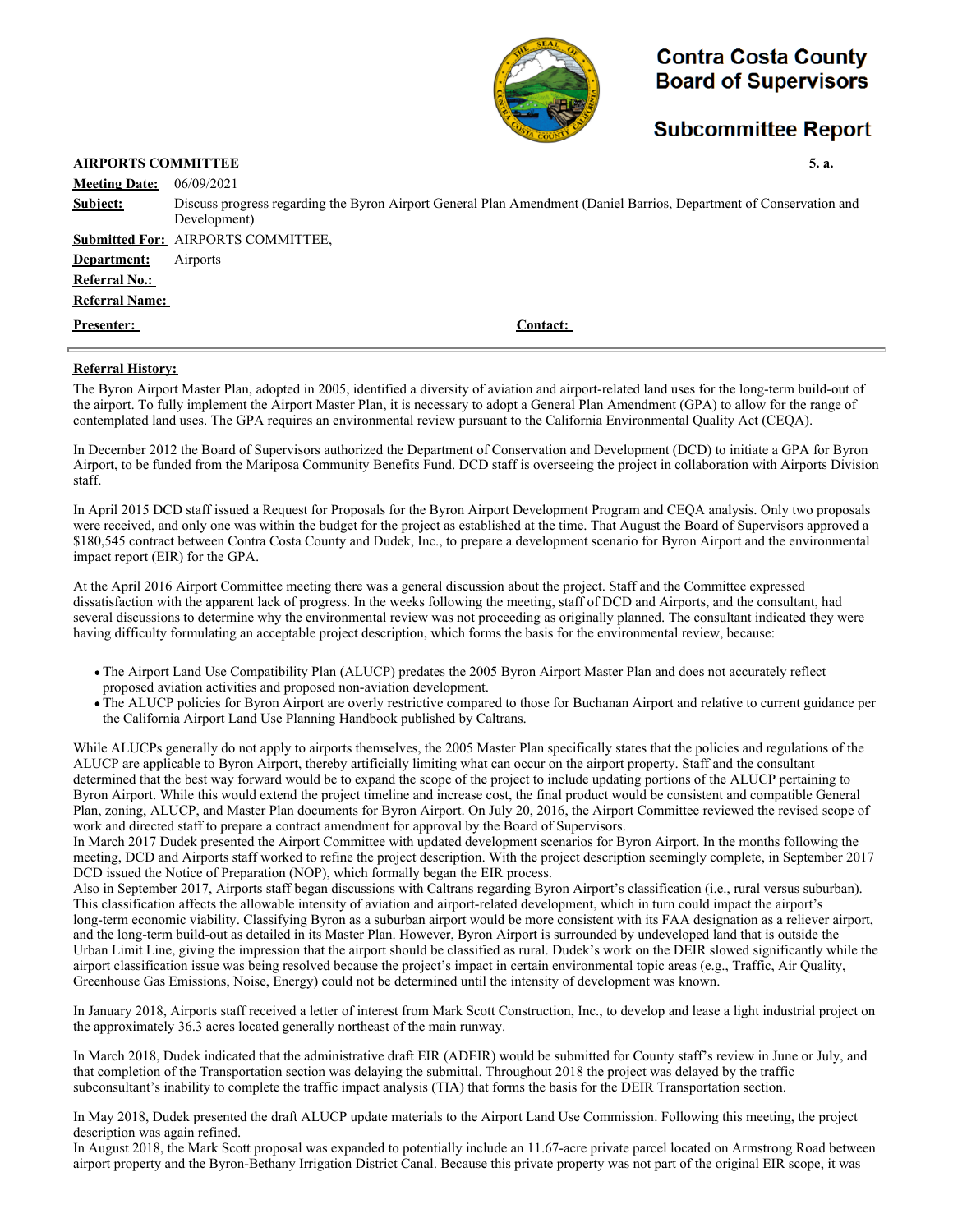necessary to perform additional environmental studies and revise several sections of the ADEIR (e.g., Aesthetics, Biological Resources, Cultural Resources, Hazardous Materials). The expansion also pushed the overall project over the threshold for requiring a water supply assessment (WSA) pursuant to Senate Bill 610. Ultimately, these revisions to the ADEIR and preparation of the WSA caused little-to-no delay because of the ongoing delay in preparing the traffic analysis.

On November 6, 2018, Dudek submitted the first TIA for staff's review. The analysis assumed a substantial portion of future airport-related development might be commercial, which inflated the projected vehicle trip generation to an unrealistic level. The proposed mitigation measures, which included installation of traffic signals at several local intersections, construction of new turn pockets and lanes, and widening of nearby roads, were impractical and cost prohibitive.

On December 13, 2018, Airports staff met with Dudek to again revise the project description so that a new, more realistic TIA could be prepared. On the same day, Dudek submitted the first few sections of the ADEIR for staff's review. The remaining sections were submitted throughout January and into February 2019. Staff reviewed several sections of the ADEIR and found myriad problems including flawed analysis, portions copied and pasted from other EIRs, and numerous grammatical errors. Staff also reviewed the second TIA and determined it was woefully inadequate, in large part because it was not prepared in accordance with the Contra Costa Transportation Authority Technical Procedures. The ADEIR was so flawed that continued review was a drain on staff's time. Dudek indicated it would prepare a second ADEIR responding to staff's initial comments.

The second ADEIR was submitted in June 2019. Staff began its review and again found the sorts of problems that plagued the original ADEIR. Staff also reviewed the third TIA and found it to be flawed. DCD and Airports staff met with Dudek's regional director, Steve Peterson, on August 4, 2019, to discuss the problems with the ADEIR and Dudek's continued poor performance. Mr. Peterson requested that County staff complete its review of the ADEIR and guaranteed that the draft EIR (DEIR) would meet the County's expectations.

On November 21, 2019, staff from DCD, Airports, and Transportation Engineering met with Dudek to review a proposed updated TIA that included additional study intersections. Following this meeting, Dudek submitted a revised technical memo to DCD and Transportation Engineering staff for review prior to beginning traffic counts at the proposed intersections. County staff has reviewed this memo and provided their comments to Dudek with direction to begin the traffic counts at the established locations. DCD staff continues to review the ADEIR concurrently with the TIA study.

On May 26, 2020, Dudek submitted a revised technical memo to DCD and Transportation Engineering staff for review prior to beginning traffic counts at the proposed intersections that responded to County staff's comments on the previous proposal. The proposal provided a revised plan for traffic counts to comply with CCTA requirements, included VMT analysis, and put forth a plan for covering the additional costs associated with the expanded scope of work. County staff has reviewed this memo and provided their comments to Dudek with guidance to move forward with the traffic analysis and a proposal for the additional cost. HCP staff has provided their comments on the Biology section of the ADEIR.

On August 24, 2020, DCD staff and Dudek reached consensus on the technical and administrative aspects of the new traffic impact analysis, and on August 31, 2020 Dudek indicated that the analysis had begun. The TIA is expected to take approximately 6-8 weeks to complete. At the previous meeting of the Airport Committee, DCD staff was directed to work with Dudek to complete the ADEIR by the end of the year 2020. With this timeline, DCD staff continues to review the ADEIR concurrently with the TIA's production. Numerous sections that are not directly influenced by the TIA have been reviewed and returned to Dudek for editing. DCD staff expects that by the time of the November 5, 2020 Airport Committee meeting, all non-TIA-related sections will have been sent to Dudek and that DCD staff will have received the TIA for review and distribution to other appropriate County staff. Staff acknowledges that Dudek has put considerable effort into correcting the problems that plagued previous versions of the ADEIR, and the current ADEIR shows much improvement overall compared to previous drafts.

The Airport Committee directed County staff to work with Dudek to complete the ADEIR by the end of the year 2020. Unfortunately, staff was unable to meet this timeline. Although this deadline was not met, significant progress was still achieved. On November 2, 2020, Dudek provided the latest draft of the new traffic impact analysis (TIA), which was then forwarded to DCD Transportation Planning and Public Works Transportation Engineering staff. DCD Transportation Planning provided comments on November 24, 2020, and a meeting was convened on December 17, 2020, with DCD Advance Planning, DCD Transportation Planning, PWD Transportation Engineering, and Dudek staff. At this meeting, the majority of TIA comments were either resolved or clearly communicated to Dudek, most of which were minor. Two more significant issues required further internal analysis and discussion – the scope of the TIA and financing for the required traffic improvements. On February 11, 2021, a final memo in response to the TIA was sent to Dudek with the remaining comments from DCD Transportation Planning and PWD Transportation Engineering with comments on the two outstanding issues and proposed solutions. Aside from the TIA, other notable milestones were also achieved. All sections of the EIR not related to the TIA were reviewed by staff and returned to Dudek with generally minor edits requested. The only exception to this was the Utilities section, in which the provision of water and sanitary services is discussed. Working with PWD Airports staff and Dudek, an action plan was solidified on how to provide sufficient water and sanitary service to the airport, which has historically plagued this EIR. Additionally, Dudek's contract was extended through the year 2021.

#### **Referral Update:**

On March 18, 2021, County staff and Dudek were able to agree on a strategy to move forward with the additional info needed for the traffic impact analysis (TIA). After receiving approval of the strategy, Dudek revised and resubmitted the TIA to staff on April 6, 2021. After internal review, County staff determined that this version of the TIA is adequate for use in the ADEIR on April 15, 2021. With this determination, Dudek worked to revise the ADEIR sections related to the TIA, as well as the remaining sections of the ADEIR staff had already provided comments on. On April 28, 2021, Dudek resubmitted a new complete draft of the ADEIR, which staff is currently reviewing at the time this memo is being updated. At this point, the sections not related to the TIA have been deemed acceptable, and DCD Advance Planning and Transportation Planning has reviewed the Transportation section with minimal comments on its contents. Comments from PWD Transportation Engineering on this section are also anticipated within the next few business days. Staff anticipates completing review of all remaining sections within the next two weeks and is striving to place the EIR into public review by the end of May, assuming all comments remain minimal.

Staff acknowledges that Dudek continues to put considerable effort into correcting the problems that plagued previous versions of the ADEIR,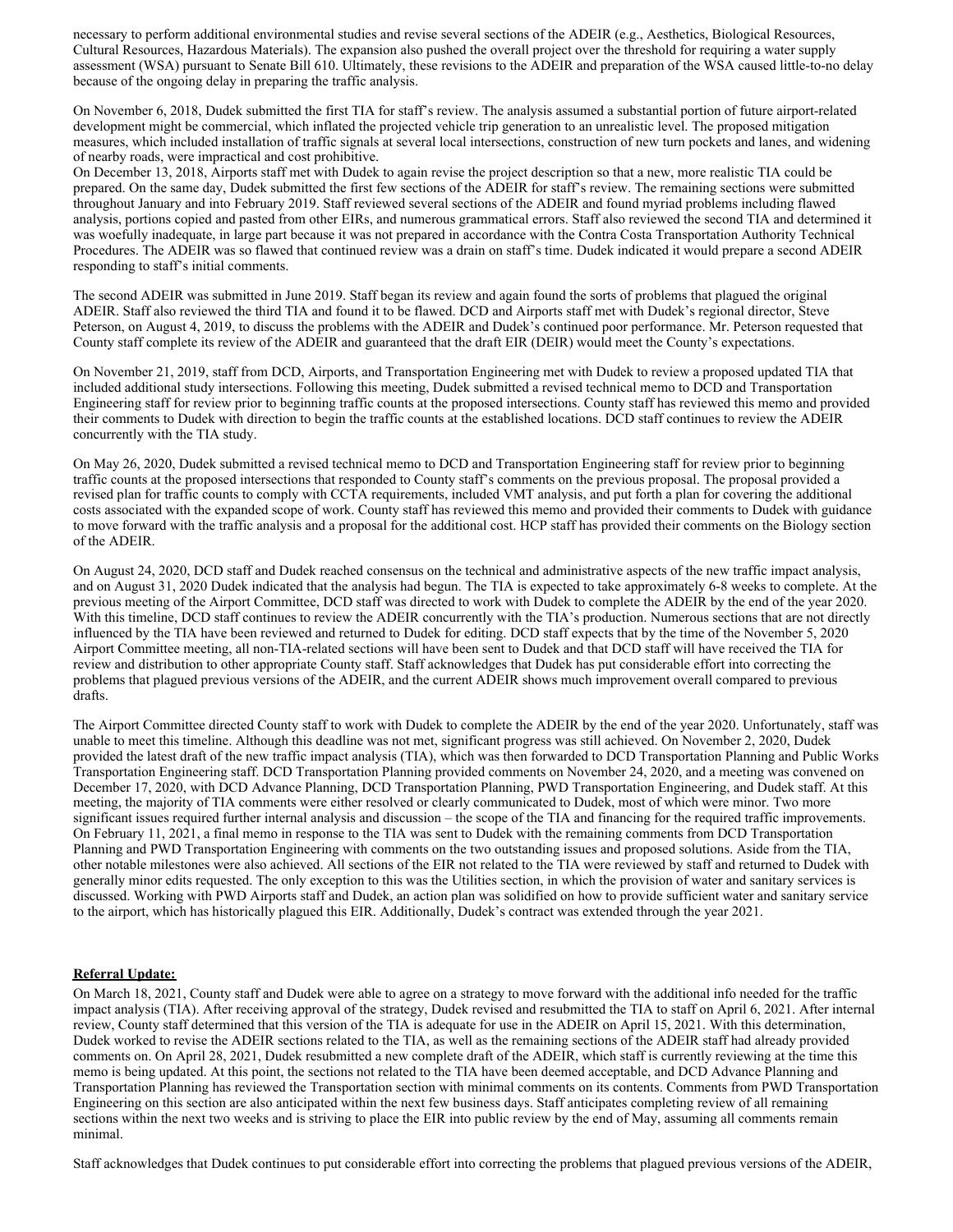and this April 2021 version of the ADEIR shows even greater improvement overall compared to previous drafts. Staff also continues to push both County and Dudek staff to finalize the Draft EIR for circulation.

#### **Recommendation(s)/Next Step(s):**

Discuss progress regarding the Byron Airport Development Program. Staff continues to review the ADEIR. The anticipated timeframe for completion of the DEIR is the end of May 2021. The next step after completion of the DEIR will be the public review period, which will last from 45-60 days.

#### **Fiscal Impact (if any):**

As amended, the contract with Dudek is for \$272,586, to be paid out of the Mariposa Community Benefits Fund. This figure does not include County staff costs associated with the project.

*No file(s) attached.*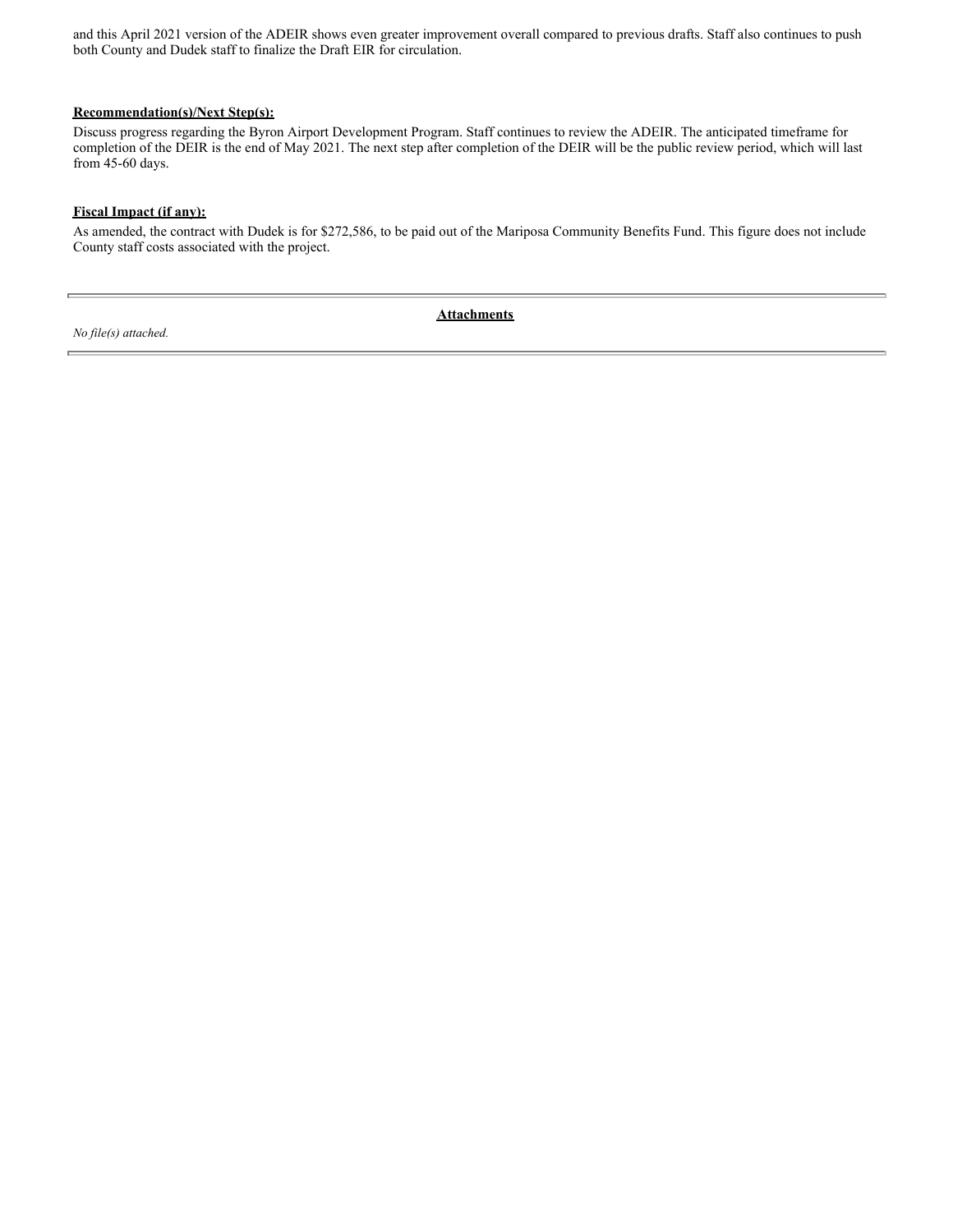

## **Subcommittee Report**

| <b>AIRPORTS COMMITTEE</b> |                                                                   | 5. b. |
|---------------------------|-------------------------------------------------------------------|-------|
| <b>Meeting Date:</b>      | 06/09/2021                                                        |       |
| Subject:                  | Request to allocate \$140,000 of Mariposa Community Benefit Funds |       |
| <b>Submitted For:</b>     | AIRPORTS COMMITTEE.                                               |       |
| Department:               | Airports                                                          |       |
| <b>Referral No.:</b>      |                                                                   |       |
| <b>Referral Name:</b>     |                                                                   |       |
| <b>Presenter:</b>         | <b>Contact:</b>                                                   |       |
|                           |                                                                   |       |

#### **Referral History:**

The Mariposa Energy Project Community Benefit Fund (Mariposa Fund) was established to enhance and support the Byron Airport. To date, \$349,270 has been allocated to undertake a General Plan Amendment (GPA) and related environmental review process to provide consistency with, and allow for the range of contemplated land uses in, the 2005 Byron Airport Master Plan. The Department of Conservation and Development (DCD) has requested an additional \$140,000 from the Mariposa Fund to cover a deficit for staff costs to bring the GPA process to completion.

Of the current \$349,270 allocated Mariposa Fund total, \$272,586 was for the consultant and the balance of \$76,684 was to cover DCD and Public Works staff costs. The remaining items to be completed are the Notice of Completion, draft Environmental Impact Report (DEIR) circulation, public review of the DEIR, final EIR preparation, staff report, formulation and analysis, and public hearings at both the Planning Commission and Board of Supervisors.

The total DCD and PW staff costs through April 8, 2021, are \$197,639.28 which is \$120,955.28 over the approved allocation. DCD has requested an additional Mariposa Fund allocation to cover the deficit and provide an additional funding to cover the remaining staff costs to complete the project. Please note that this project has been underway since 2013; the environmental analysis has changed over time which has resulted in more staff time needed to redirect and review the work.

#### **Referral Update:**

#### **Recommendation(s)/Next Step(s):**

Discuss the request to allocate an additional \$140,000 from the Mariposa Fund to the GPA project.

#### **Fiscal Impact (if any):**

If approved, the total Mariposa Fund allocated to the GPA process will be increased to \$489,270.

*No file(s) attached.*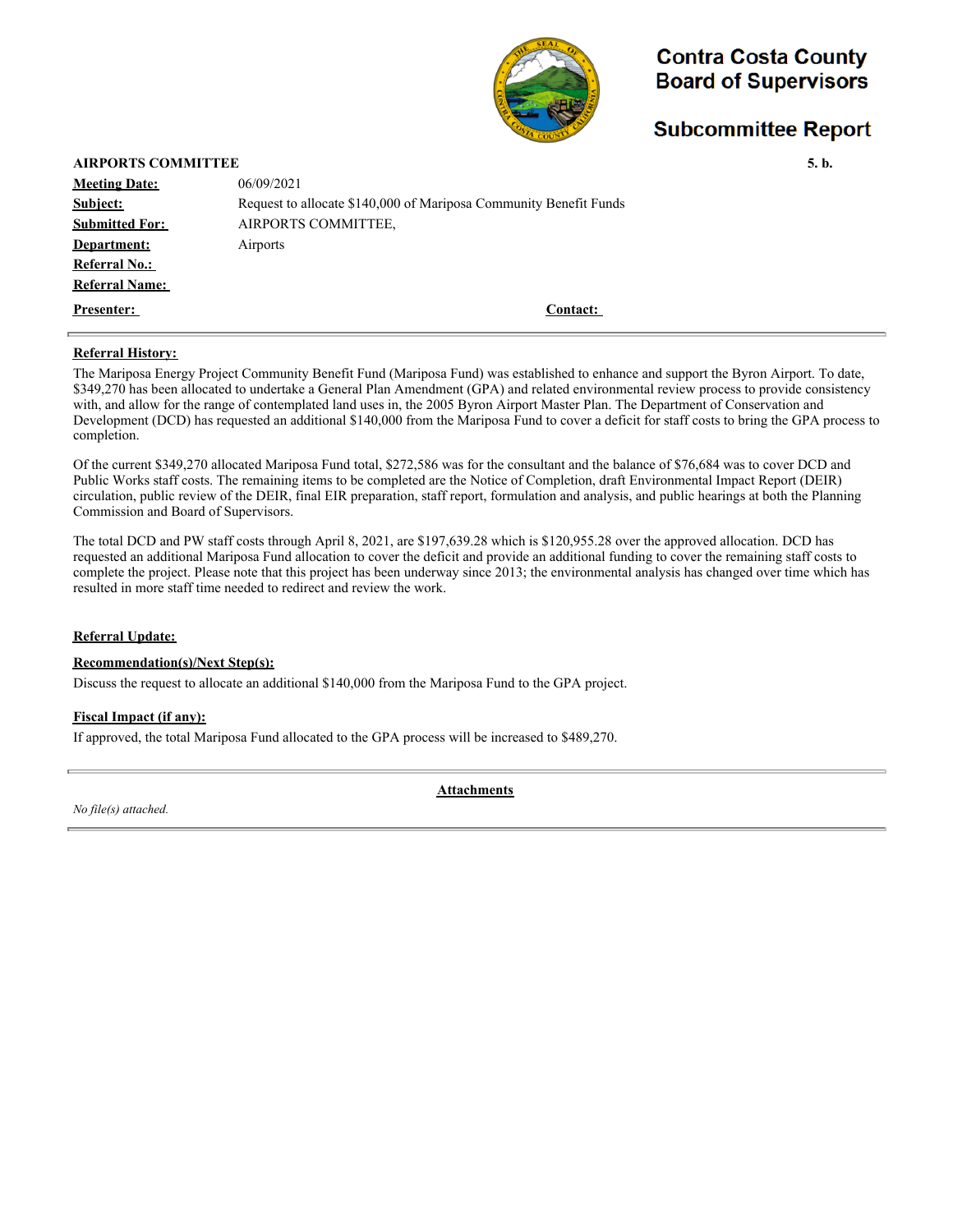

### **Subcommittee Report**

|                       | <b>AIRPORTS COMMITTEE</b><br>6.                                                                  |  |  |  |
|-----------------------|--------------------------------------------------------------------------------------------------|--|--|--|
| <b>Meeting Date:</b>  | 06/09/2021                                                                                       |  |  |  |
| Subject:              | Discuss the Airport Innovation and Business Attraction Program, Buchanan Field and Byron Airport |  |  |  |
| <b>Submitted For:</b> | AIRPORTS COMMITTEE,                                                                              |  |  |  |
| Department:           | Airports                                                                                         |  |  |  |
| <b>Referral No.:</b>  |                                                                                                  |  |  |  |
| <b>Referral Name:</b> |                                                                                                  |  |  |  |
| <b>Presenter:</b>     | Contact:                                                                                         |  |  |  |
|                       |                                                                                                  |  |  |  |

#### **Referral History:**

On January 16, 2018, the Board of Supervisors (Board) ratified the execution of a Letter of Intent between the County and the California department of Technology to partner in participating in the FAA sponsored Unmanned Aerial System (UAS) Integration Pilot Program (IPP). District III, District IV, and Public Works Department – Airports staff continue to explore business opportunities with UAS companies. On March 10, 2020, the Board authorized a Master Administrative Agreement with the University of Alaska Fairbanks to establish a partnership through which Buchanan Field and Byron airports will be included in the Pan-Pacific UAS Test Range Complex.

#### **Referral Update:**

Airport staff continues to market UAS and AI opportunities at Buchanan Field and Byron Airports. Airport staff continue to receive multiple requests for testing at Byron and Buchanan Field Airports. The companies include Wing, Kitty Hawk, Matternet, Rain, AEye, Essential Aero, Buoyant Technology, and Neural Propulsion Systems.

Nick Adkin and James Parrish with the University of Alaska Fairbanks and the Pan-Pacific UAS Test Range toured the Byron Airport on May 25, 2021. They had planned to visit their new UAS test site partner in 2020, but due to the pandemic the trip was delayed. Additionally, the Pan-Pacific UAS Test Range has updated their website and now includes Buchanan Field and Byron Airports listed as a partner satellite UAS test site.

On April 15, 2021, XWing in their Cessna Grand Caravan performed the first fully autonomous gate to gate demonstration of a commercial cargo aircraft at Buchanan Field Airport. The Cessna Caravan conducted a flight that had it leave the gate, taxi, take-off, land and return to the gate entirely on its own. The most recent round of funding, now totaling \$55 million, brings the company value to \$400 million. This growth in their business has also lead to them looking for additional hangar and office space. The company is now looking for aircraft parking for three Cessna Caravans and 40-50 employees.

#### **Recommendation(s)/Next Step(s):**

Discuss the Airport Innovation and Business Attraction Program, Buchanan Field and Byron Airport. Continue to work with various UAS entities to explore business and partnership opportunities.

#### **Fiscal Impact (if any):**

The fiscal impact has generally been limited to the Airport Enterprise Fund and associated with staff time.

*No file(s) attached.*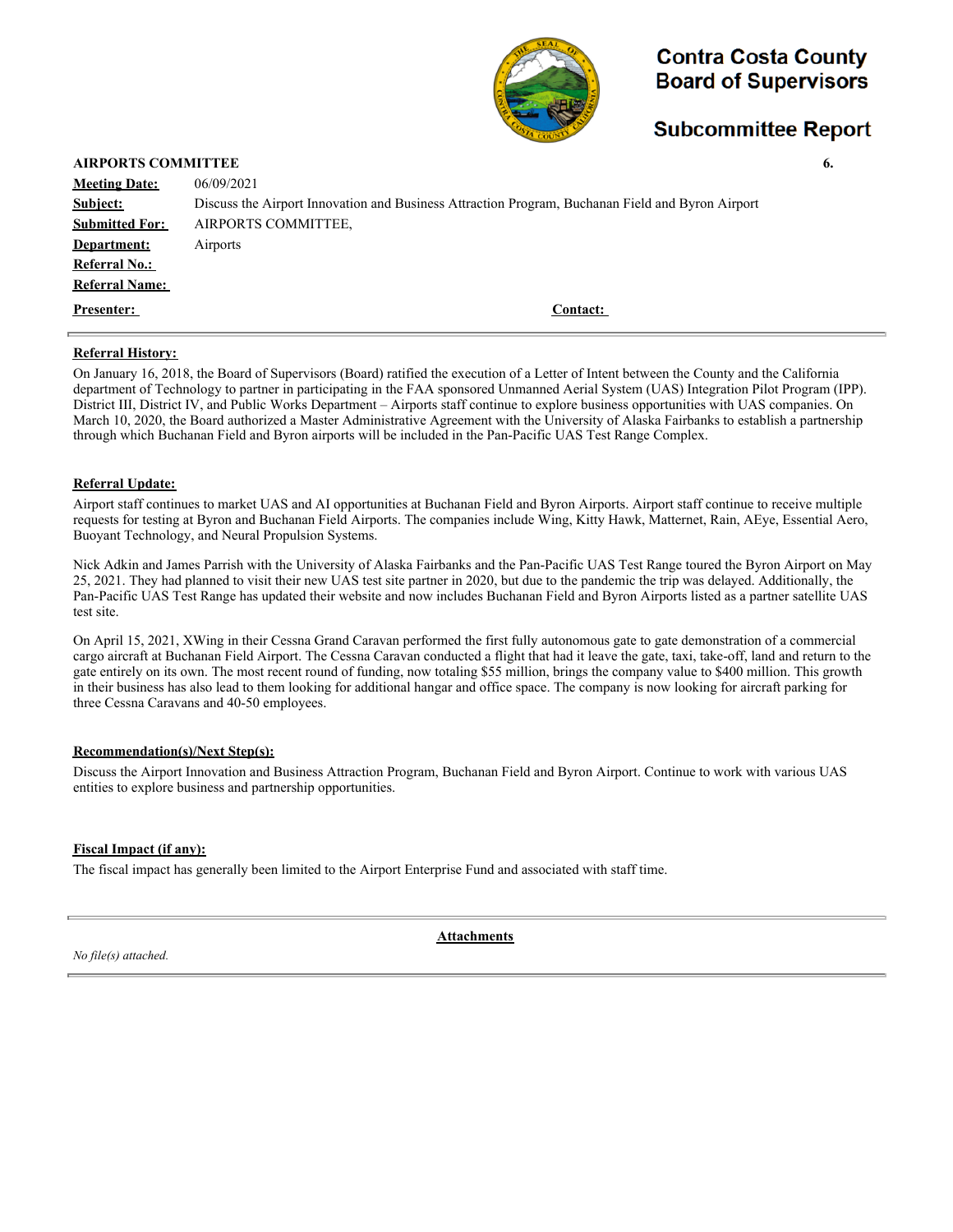

## **Subcommittee Report**

#### **AIRPORTS COMMITTEE** 7. a.

| <b>Meeting Date:</b>  | 06/09/2021                                                                          |
|-----------------------|-------------------------------------------------------------------------------------|
| Subject:              | Discuss Proposed Development of 4.1-acre phase 1 aeronautical use at, Byron Airport |
| <b>Submitted For:</b> | AIRPORTS COMMITTEE.                                                                 |
| Department:           | Airports                                                                            |
| <b>Referral No.:</b>  |                                                                                     |
| <b>Referral Name:</b> |                                                                                     |
| <b>Presenter:</b>     | <b>Contact:</b>                                                                     |

#### **Referral History:**

The development site is 4.14 acres of land owned by the County and located on the west side of Eagle Court at the Byron Airport. The site is designated for aviation use on the Byron Master Plan.

On September 18, 2019, the County received a letter of interest to develop the 4.14 acres at the Byron Airport. On September 19, 2019, the Contra Costa County Public Works – Airports Division solicited for competitive interest to develop the 3 acres. The solicitation period ended on October 14, 2019, and the County did not receive any additional letters of interest.

On November 5, 2019, the Board authorized Airports Staff to negotiate lease and development terms with Mark Scott Construction, Inc.

Project approval and construction was delayed due to the lender's requirement to have leases signed with subtenants prior to commencing construction. To facilitate the project, Airports staff worked with the development team to break the initial project into three phases. Three separate leases were developed along with option agreements for the later phases. All three leases and the option agreements were approved by the Board of Supervisors at their January 5, 2021 meeting. The developer has executed the lease for the first phase. The project sponsor has also secured the building permits for the project.

#### **Referral Update:**

The project sponsors are working with Public Works staff to get clearance of their stormwater and clean water requirements for the project. Construction will commence immediately upon satisfactory completion of the stormwater and clean water elements.

#### **Recommendation(s)/Next Step(s):**

Discuss the 4.14-acre development, Byron Airport. This is a general discussion about the status of the proposed project.

#### **Fiscal Impact (if any):**

None.

*No file(s) attached.*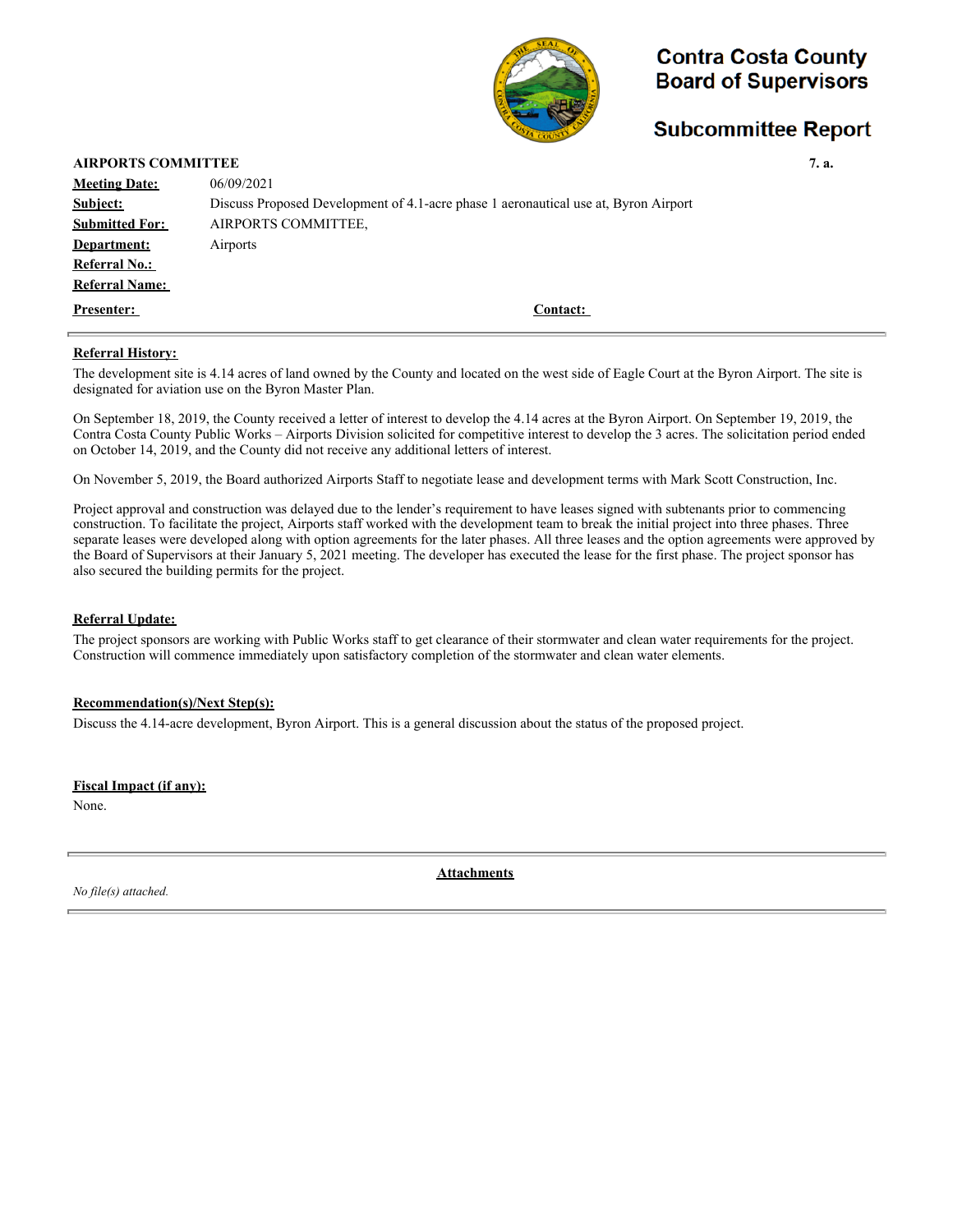

## **Subcommittee Report**

| <b>AIRPORTS COMMITTEE</b> |                                              | 7. b. |
|---------------------------|----------------------------------------------|-------|
| <b>Meeting Date:</b>      | 06/09/2021                                   |       |
| Subject:                  | Discuss ARFF/Storage Building, Byron Airport |       |
| <b>Submitted For:</b>     | AIRPORTS COMMITTEE,                          |       |
| Department:               | Airports                                     |       |
| <b>Referral No.:</b>      |                                              |       |
| <b>Referral Name:</b>     |                                              |       |
| <b>Presenter:</b>         | Contact:                                     |       |
| <b>Referral History:</b>  |                                              |       |

Contra Costa County Airports started looking at putting up a building to house the Aircraft Rescue Fire Fighting (ARFF) apparatus after upgrading the ARFF equipment at the Byron Airport in 2018 and additional Operations equipment used for airport maintenance. A 50 X 50 metal prefabricated building was purchased and the design process for the permitting of the building was started. Design and permitting was completed in Spring 2020. The Airports Division is using a Public Works on-call contract with Aztec Consultants, Inc. for the construction of the building.

#### **Referral Update:**

The Contractor has completed all utility relocation, poured the concrete slab for the building, installed all the red steel (frame) and is partially completed with insulation and siding. The project is on track for its July  $1<sup>st</sup>$  completion date.

#### **Recommendation(s)/Next Step(s):**

Airport staff will relocate supplies and equipment used by Operations and the ARFF apparatus into the new building upon completion. Hangar C2 (current storage location and ARFF building until the newer apparatus was purchase) will then be released for rental.

#### **Fiscal Impact (if any):**

There is no impact to the General Fund. The construction and purchase of the building will use the Board approved Mariposa Funds of approximately \$104,000 and Airport Enterprise Funds for additional costs with total expected cost of approximately \$450,000.

*No file(s) attached.*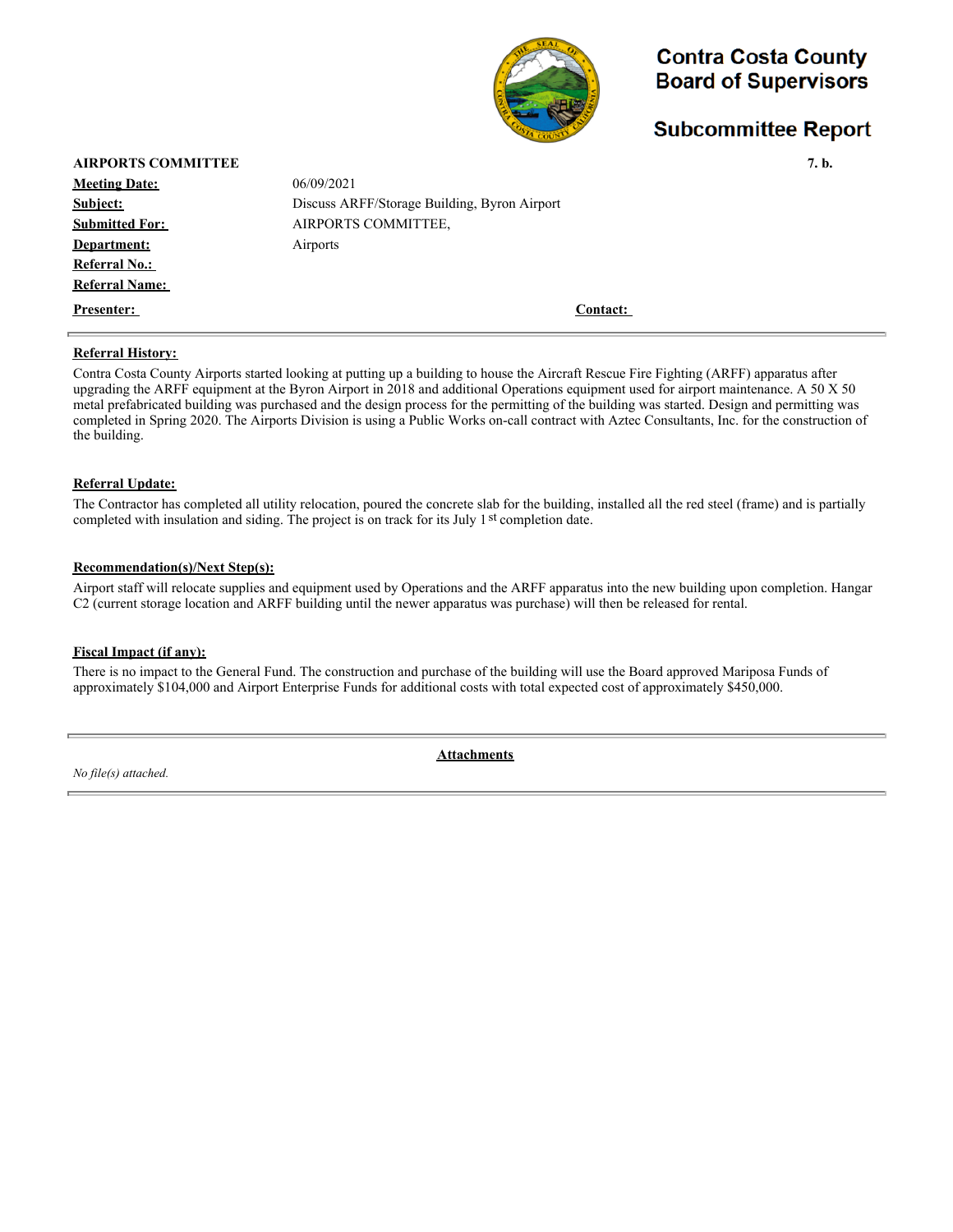

# **Subcommittee Report**

|                                                                | 7. c. |
|----------------------------------------------------------------|-------|
| 06/09/2021                                                     |       |
| Discuss Con Fire Station 9 to Airport property, Buchanan Field |       |
| AIRPORTS COMMITTEE.                                            |       |
| Airports                                                       |       |
|                                                                |       |
|                                                                |       |
| Contact:                                                       |       |
|                                                                |       |

#### **Referral History:**

ConFire has identified a preferred location to relocate Fire Station 9 which is an approximate 3-acre site of land located generally east/northeast of the Center and Willow Street intersection on the west side of Buchanan Field Airport. The project will also include an air ambulance component in collaboration with REACH Air Medical. The desired location of the fire station is designated for non-aviation use and the hangar location is designated for aviation use on the adopted Airport Master Plan. CEQA analysis of the site is currently underway.

On October 8, 2019, the Board authorized Airports Staff to negotiate lease and development terms for 3-acres of County owned land at Buchanan Field Airport. The Buchanan Field Flood Report update is nearing completion which will provide the mitigation options for projects located along the drainage ditch on the west side of the airport. This project will be located in the Flood Report impacted area. Due to the space constraints and ditches, Airport staff requested the FAA to determine that the combined air ambulance and fire station project would be an acceptable use on land noted for aviation use on the Airport Layout Plan. The FAA responded that as the fire station serves the broader community, we would have to undertake a release process to use aviation land for a non-aviation purpose. Airport staff has provided further project detail to the FAA about the combined and interrelated nature of the full project and asked for a reconsideration of their determination.

#### **Referral Update:**

Public Works Capital Projects and Environmental staff are working with environmental consultants to perform the necessary environmental analysis for the federal National Environmental Policy Act (NEPA) as required by the FAA to make a release of land for non-aeronautical use determination.

#### **Recommendation(s)/Next Step(s):**

Discuss the proposed relocation of Confire Station 9 to Airport property, Buchanan Field. This is a general discussion about the status of the proposed project.

#### **Fiscal Impact (if any):**

None.

*No file(s) attached.*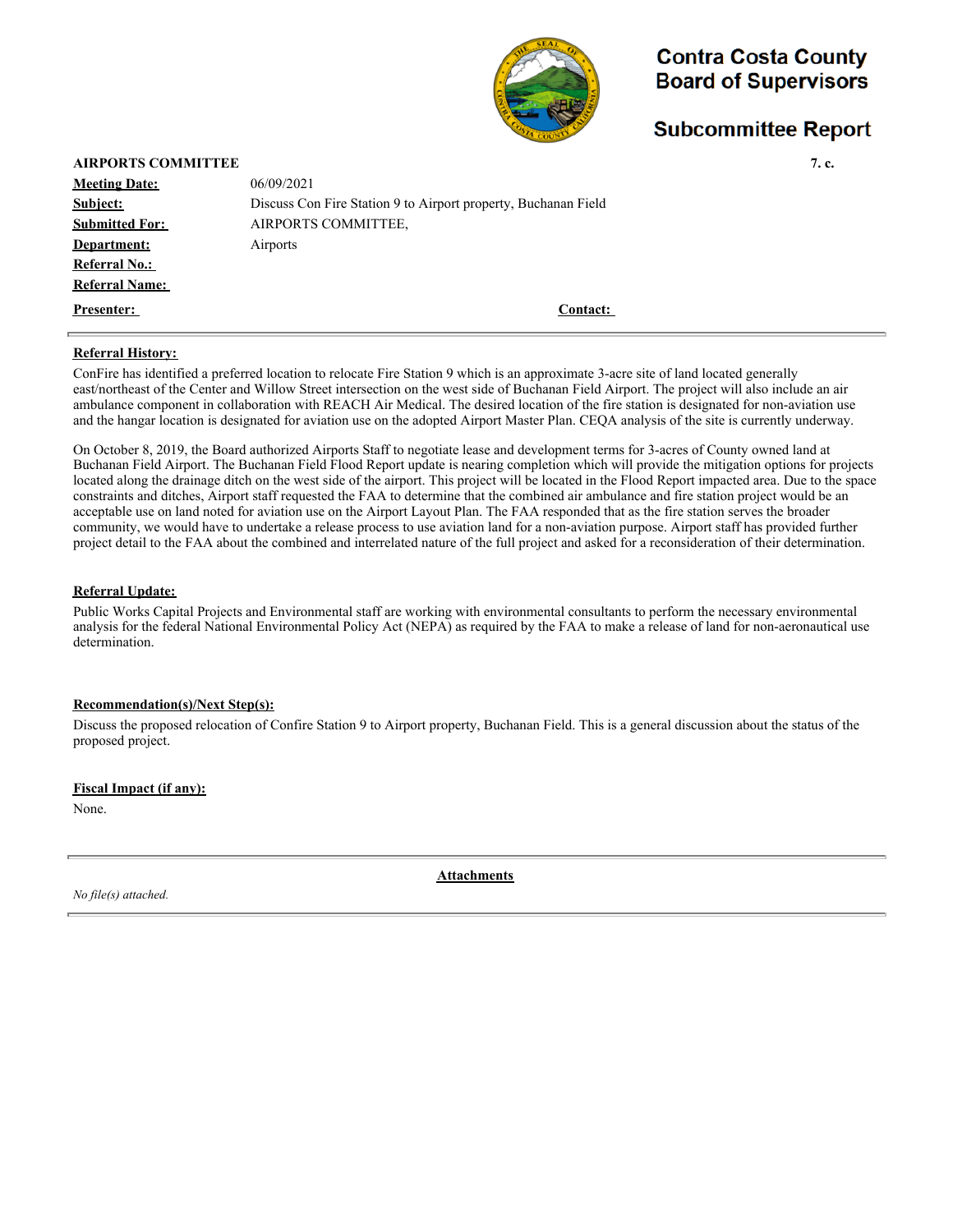

# **Subcommittee Report**

| <b>AIRPORTS COMMITTEE</b> |                                                                      | 7. d. |
|---------------------------|----------------------------------------------------------------------|-------|
| <b>Meeting Date:</b>      | 06/09/2021                                                           |       |
| Subject:                  | Discuss Development of 16-acres non-aeronautical use, Buchanan Field |       |
| <b>Submitted For:</b>     | AIRPORTS COMMITTEE,                                                  |       |
| Department:               | Airports                                                             |       |
| <b>Referral No.:</b>      |                                                                      |       |
| <b>Referral Name:</b>     |                                                                      |       |
| <b>Presenter:</b>         | <b>Contact:</b>                                                      |       |
|                           |                                                                      |       |

#### **Referral History:**

FAA forecasts are used to determine long-term demand for aviation facilities and the amount of land needed for those facilities. The land denoted for aviation use on an airport layout plan (ALP) correlates to the long-term aviation facility needs.

The existing ALP shows the approximate 16-acres of vacant land on the northeast of Marsh Drive and Sally Ride Drive (generally across from the Airports Division office) for aviation use. In order for that land to be used for aviation facilities, a taxilane would need to be extended from the airfield. Further, that taxilane would cross Sally Ride Drive causing it to be severed. Thus, a new second connection to Marsh Drive would be required on the north end so that tenants can continue to access their hangars/buildings once the taxilane is installed. These combined improvements would be very expensive which would likely cause the land to remain vacant and unproductive.

The current forecasts for the ALP update indicate there is substantially more land currently reserved for aviation uses than needed to meet future demand. This, combined with the high cost to connect this property to the airfield, make the 16-acres economically infeasible for aviation use. As such, it was determined that this land should be released for non-aviation use.

County staff discussed the findings the FAA Airport District Office staff and they conceptually agreed with the approach and suggested that a land release request package be prepared in order for them to make a determination. The cost to prepare a documented categorical exclusion (CATEX) is approximately \$122,000. It is possible that an Environmental Assessment may be required if there are identified critical items during the preparation of the CATEX or if the FAA determines that a higher level NEPA evaluation is necessary.

Subsequently, the Airports Division received a letter of interest to develop this property for non-aviation use. A competitive solicitation process commenced, and the County did not receive any competitive interest. On December 4, 2018, the Board authorized negotiations for a ground lease and development terms with the Montecito Development Company, LLC for the approximate 16-acres. Completion of the FAA release of the 16-acres for non-aeronautical use is required before a lease can be executed.

An Exclusive Negotiating Agreement (ENA) between Montecito Development Company and the County was reviewed by the Board at their May 7, 2019 meeting. The ENA is necessary for the development team to identify potential tenant(s) and to feel confident in proceeding with all of the review processes, including Federal NEPA environmental review, necessary to complete the FAA process for the release of the land for non-aviation uses. It will also enable the parties to proceed with the land use entitlement process and the CEQA process, as mandated by State law.

On June 18, 2019, the FAA sent written confirmation of their intent to release the airport property for non-aeronautical use. The final FAA approval of the land release request will be based on successful completion and review of the formal land release package submittal by the County. On September 9, 2019, FAA staff found a copy of a letter that released the land for non-aviation use dated October 18, 1982, and FAA staff confirmed that this past action is still applicable. County staff is in process of negotiating lease and development terms with Montecito Development Company team. The Buchanan Field Flood Report update has been completed and provides the mitigation options for this project as it located along the drainage ditch on the west side of the airport.

#### **Referral Update:**

The project sponsor is working with staff from the Department of Conservation and Development as they perform the environmental studies and analysis to secure planning entitlements for the property.

#### **Recommendation(s)/Next Step(s):**

Discuss the 16-acre development, Buchanan Field. This is a general discussion about the status of the proposed project.

#### **Fiscal Impact (if any):**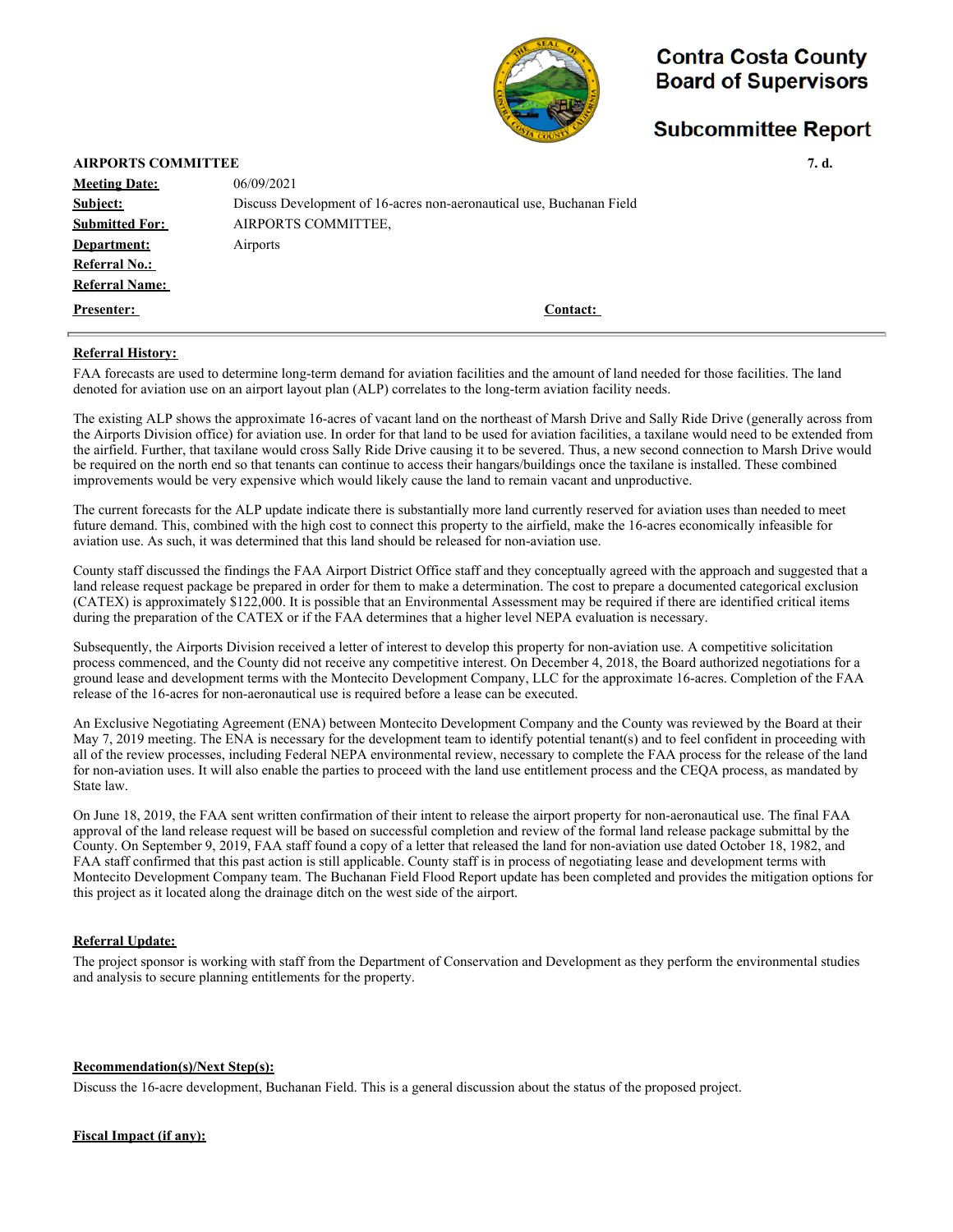The Airport Enterprise Fund will no longer need to be used to cover the additional land release project expenses.

*No file(s) attached.*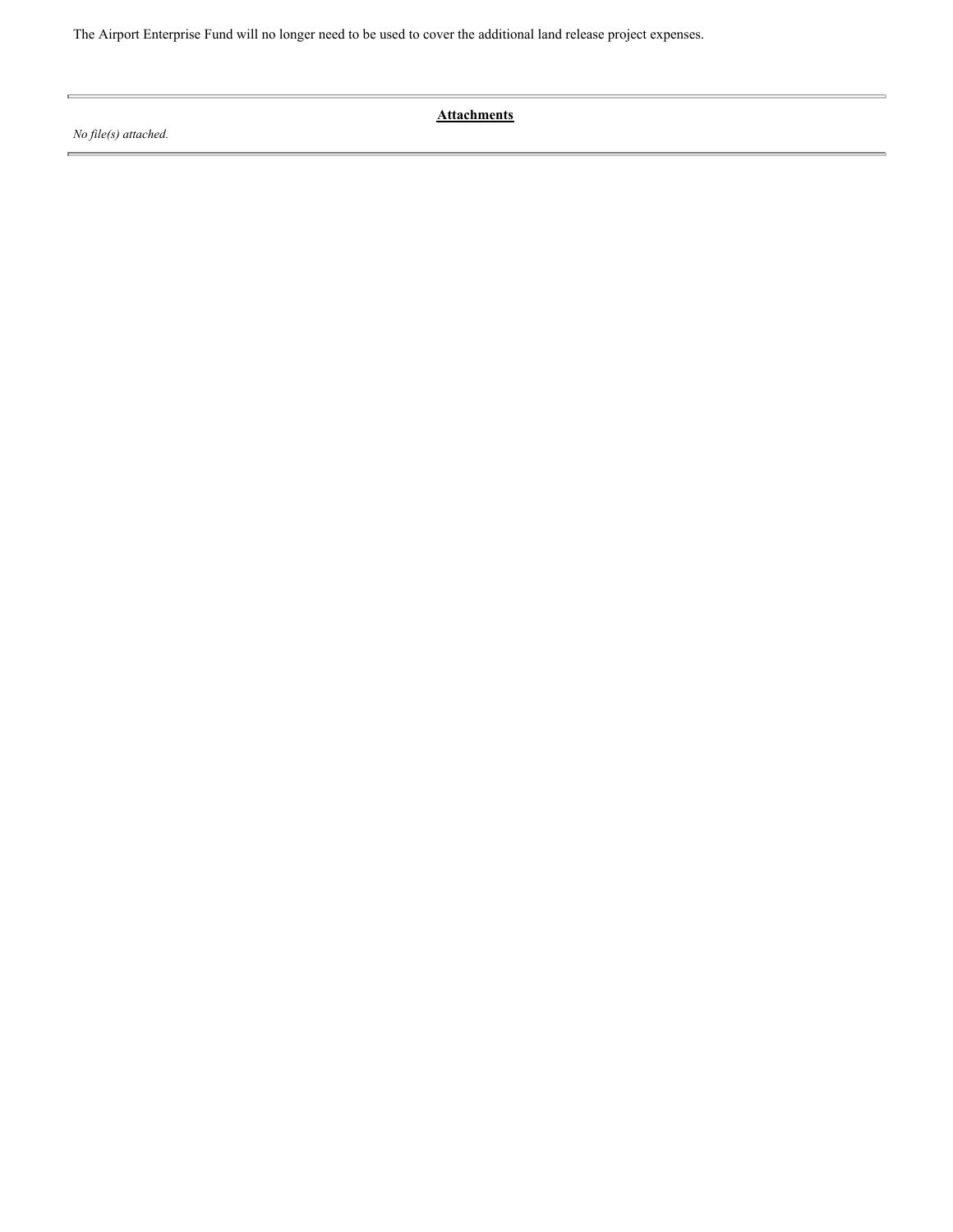

## **Subcommittee Report**

| <b>AIRPORTS COMMITTEE</b> |                                                 | 7. e. |
|---------------------------|-------------------------------------------------|-------|
| <b>Meeting Date:</b>      | 06/09/2021                                      |       |
| Subject:                  | Discuss 0.86-acre Development at Buchanan Field |       |
| <b>Submitted For:</b>     | AIRPORTS COMMITTEE.                             |       |
| Department:               | Airports                                        |       |
| <b>Referral No.:</b>      |                                                 |       |
| <b>Referral Name:</b>     |                                                 |       |
| <b>Presenter:</b>         | Contact:                                        |       |

#### **Referral History:**

The development site is approximately 0.86 acres of land owned by the County and located on the west side of the Buchanan Field Airport on the north end of Sally Ride Drive. The site is designated for aviation use on the Buchanan Field Master Plan.

In February 2020, the County received a letter of interest to develop the 0.86 acres at Buchanan Field. In accordance with the Airport Division's standard, the Airport Division solicited for competitive interest in developing the parcel prior to making a developer selection. This solicitation of competitive interest was transmitted to the current commercial tenants of both County airports and to those persons who have asked to be included on a list of developers interested in developing land at either of the County airports. The County did not receive any other letters of interest to develop this property.

On March 31, 2020, the Board authorized Airports staff to negotiate lease and development terms with VOLY RE, LLC. VOLY RE withdrew their development interest in early January 2021.

### **Referral Update:**

On March 30, 2021, the Board authorized Airports staff to negotiate lease and development terms with Mark Scott Construction, Inc.

#### **Recommendation(s)/Next Step(s):**

Discuss the 0.86-acre development proposed for Buchanan Field. This is a general discussion regarding the status of the project.

#### **Fiscal Impact (if any):**

None.

*No file(s) attached.*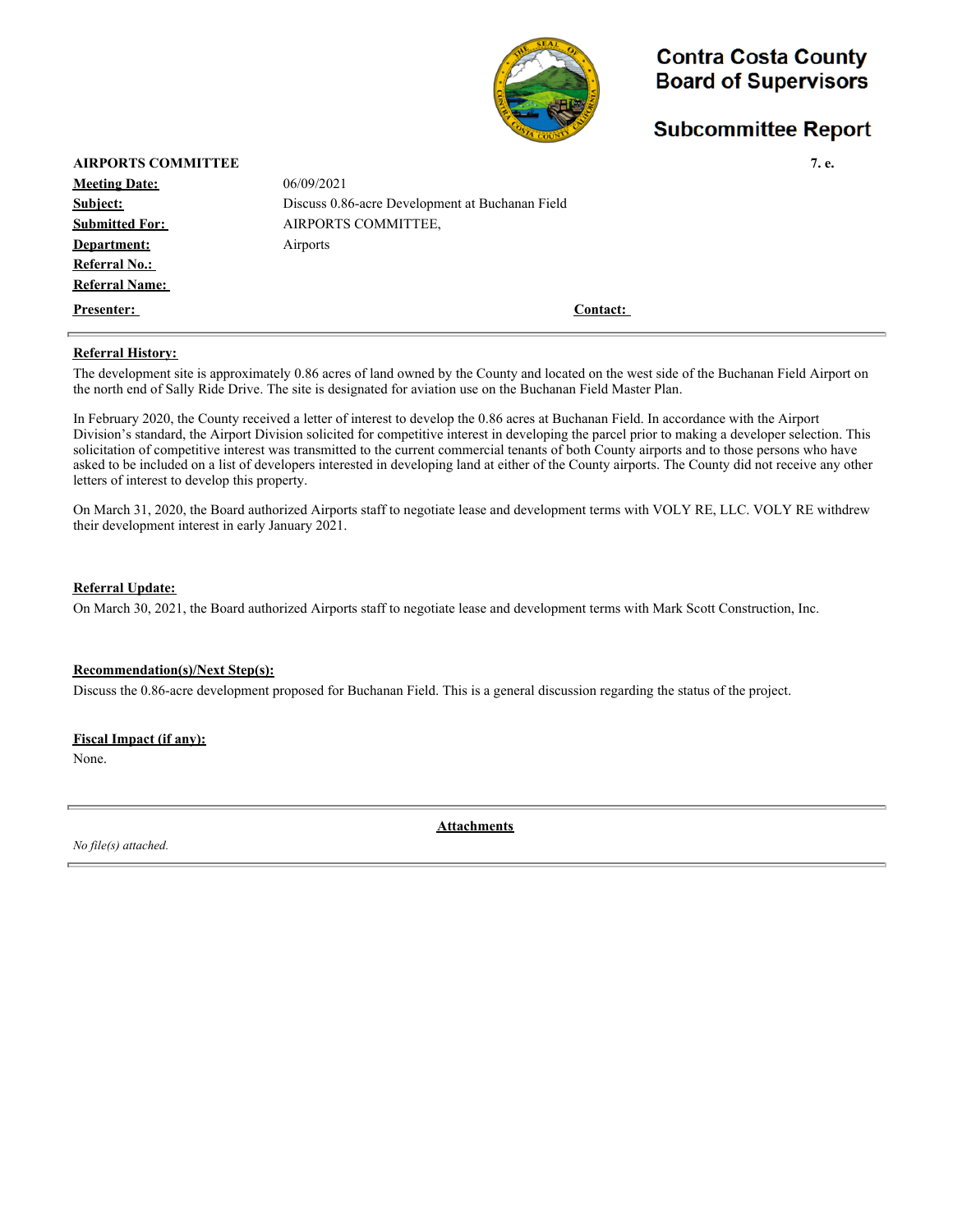

### **Subcommittee Report**

| <b>AIRPORTS COMMITTEE</b> |                                   | 8.       |
|---------------------------|-----------------------------------|----------|
| <b>Meeting Date:</b>      | 06/09/2021                        |          |
| Subject:                  | Terminal Building, Buchanan Field |          |
| <b>Submitted For:</b>     | AIRPORTS COMMITTEE,               |          |
| Department:               | Airports                          |          |
| <b>Referral No.:</b>      |                                   |          |
| <b>Referral Name:</b>     |                                   |          |
| <b>Presenter:</b>         |                                   | Contact: |

#### **Referral History:**

The Buchanan Field Airport Master Plan adopted by the Board on October 28, 2008, identifies a new general aviation terminal (Terminal) on the capital improvement list. The Terminal will replace the existing terminal building at the north end of John Glenn Drive. The Terminal would include space for the Airports Division Administrative staff, Airport Rescue and Fire Fighting (ARFF) staff and equipment, public space to support scheduled/unscheduled air service providers, office space for aviation businesses, and general public meeting space.

The Airports Division currently rents office space from one of the airport businesses and moving those functions into the Terminal will allow for expansion, while resulting in a long-term savings to the Airport Enterprise Fund. The first critical step in this process is to design the facility in order to refine project costs and undertake the environmental review process.

On February 27, 2018, the Board authorized the submission of an Airport Improvement Program (AIP) grant to the FAA and the California Department of Transportation-Division of Aeronautics (Caltrans) for the design of the ARFF eligible component of the new Terminal. The County was awarded a total of \$283,500 from the FAA and Caltrans for design of the ARFF portion of the facility.

On October 1, 2018, Airport staff issued a Request for Proposals (RFP) for the Terminal architectural services to the five firms prequalified as a company to perform engineering and planning services for Contra Costa County Public Works Department - Airports Division (Airports). The Proposals were due by 5:00 pm on December 13, 2018. The Airports received three proposals from The KPA Group, Stevens & Associates, and C & S Companies.

A Selection Committee comprised of County staff and members of the Aviation Advisory Committee, reviewed and scored the three proposals based on the criteria noted in the RFP. The ranking outcome was The KPA Group was the unanimous top ranked firm, C & S Companies was ranked second, and Stevens & Associates was ranked third.

Upon completion of the design process, Airport staff will forward a second FAA and Caltrans grant application approval request to the Board, while applications will seek funds for the construction of the ARFF related Terminal components.

#### **Referral Update:**

The KPA Group has been working on design plans for the ARFF facility, administrative office and general aviation terminal. The plans have been reviewed by the Aviation Advisory Committee at several meetings. Airport staff and the architects held a stakeholder workshop on January 22, 2020, to elicit final comments to on the site plan and design. The environmental review process has been completed. The KPA Group is finalizing layout and anticipates having the construction documents completed by late fall. WSP has been retained to act as a Construction Manager for the County. The Contra Costa County Board of Supervisors approved the project plan set and specifications and authorized staff to solicit for construction bids. The County received seven construction bids on March 11, 2021 which ranged in cost from \$12,990,000 to \$15,975,000. County staff reviewed the bids and found that the lowest responsive bidder was W.E. Lyons Co. at \$12,990,000. The bid amount, however, was much higher than the engineer's estimate of \$11,700,000. As a result, Airports staff has been working with the FAA to secure additional funding to move this project to construction. The Board of Supervisors approved a contract with W.E. Lyons Co. at their April 27, 2021 meeting.

#### **Recommendation(s)/Next Step(s):**

Discuss the new draft terminal, administration office and aircraft rescue and firefighting facility, Buchanan Field. This is a general discussion regarding status of the site plan and design of the new facility. Airport staff will schedule a meeting with the FAA to review the project in advance of submitting an AIP grant application for the construction of the ARFF component. The consultant have completed the construction level documents.. A modular building was delivered on May 3, 2021, to temporarily house JSX during the project construction. Construction is expected to start in late summer 2021.

**Fiscal Impact (if any):**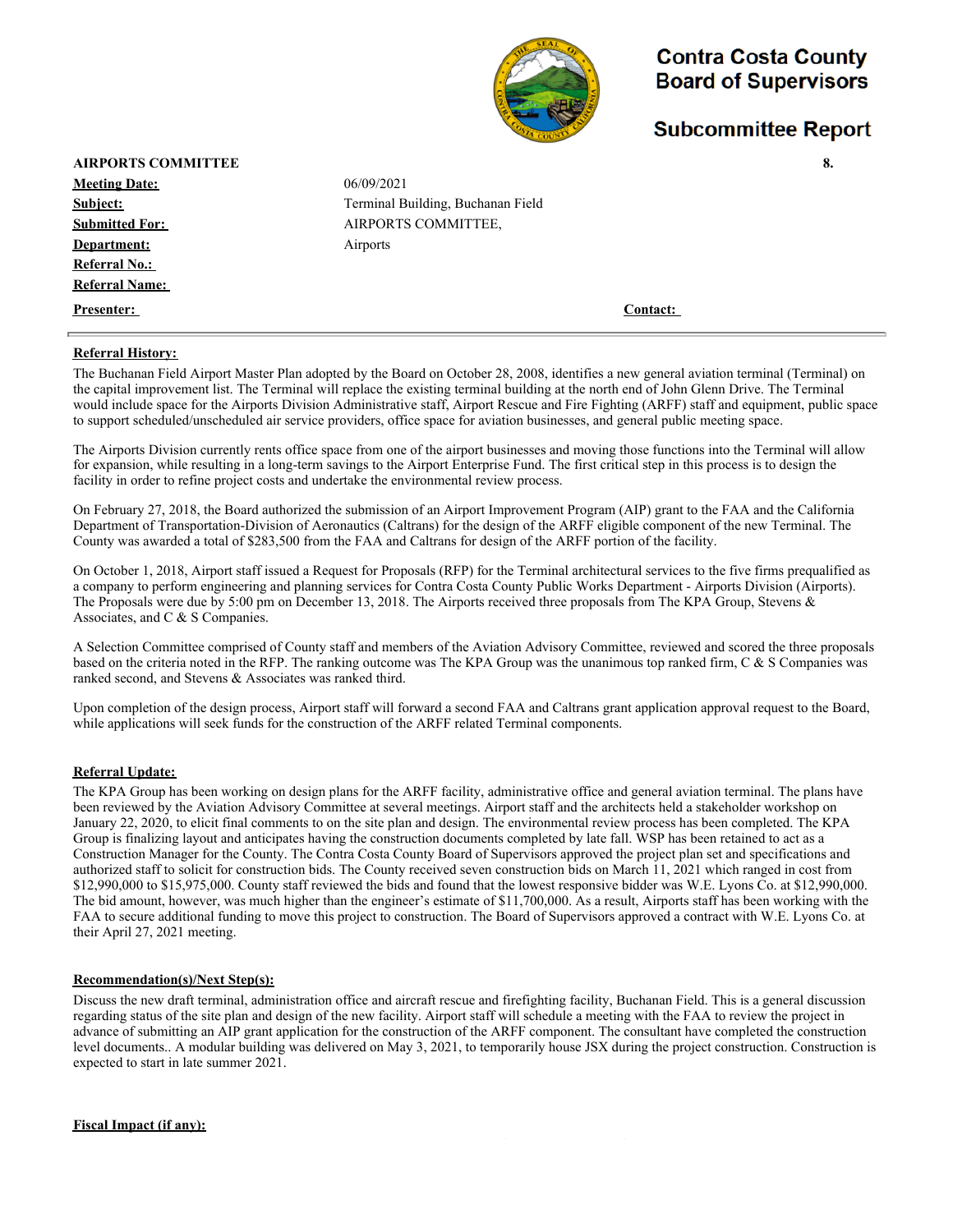The total cost for architectural services through construction management is \$1,092,209 of which \$765,002 is related to the terminal and office design. The County received a grant in the amount of \$270,000 from the FAA and \$13,500 from Caltrans for the design portion of the ARFF facility. The Airport Enterprise Fund will pay the grant match and all non-grant eligible costs, including the design of the Airport's administrative office space and general aviation portion of the facility. A revised grant request for construction of the facility will be submitted for FY 2021 funding, with an approximate total cost of \$16,964,000.

*No file(s) attached.*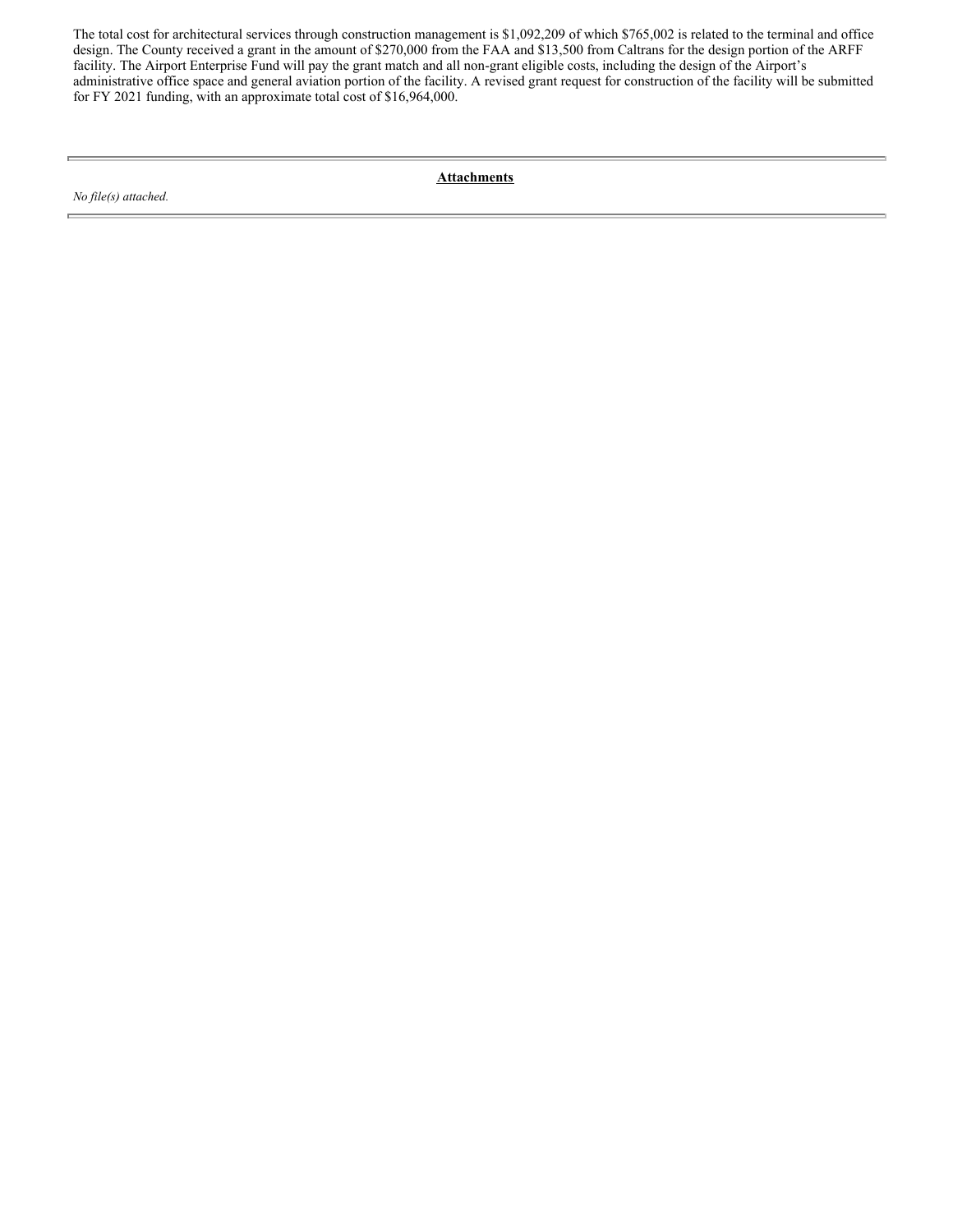

### **Subcommittee Report**

| <b>AIRPORTS COMMITTEE</b> |                                                                                                                                            | 9. |
|---------------------------|--------------------------------------------------------------------------------------------------------------------------------------------|----|
| <b>Meeting Date:</b>      | 06/09/2021                                                                                                                                 |    |
| Subject:                  | Discuss Security Project, Buchanan Field                                                                                                   |    |
| <b>Submitted For:</b>     | AIRPORTS COMMITTEE,                                                                                                                        |    |
| Department:               | Airports                                                                                                                                   |    |
| <b>Referral No.:</b>      |                                                                                                                                            |    |
| <b>Referral Name:</b>     |                                                                                                                                            |    |
| Presenter:                | Contact:                                                                                                                                   |    |
| <b>Referral History:</b>  |                                                                                                                                            |    |
|                           | Contra Costa County Public Works Airports Division applied for a \$3,125,000 grant based on bid for security upgrades at Buchanan Field by |    |

the Federal Aviation Administration. The Board authorized the grant on June 16, 2020 and Kimley Horn was contracted to do the design of the project on November 1, 2020. The Board approved putting the project out for bid on March 2, 2021. Kimley Horn completed the design and the Project was put out for bid.

#### **Referral Update:**

 $\equiv$ 

The bid opening in April revealed bids that were significantly higher than expected with the lowest responsible bidder at \$6,440,432.00. The Airport continued the normal grant process with the Federal Aviation Administration. If the FAA cannot find additional grant funds for the Project the Airport will have to cancel the Project or reduce the work scope and rebid the Project.

#### **Recommendation(s)/Next Step(s):**

Provided the FAA can find additional funds and upon receiving approval for the project to move forward, initiate the contract process with the Contractor. The Board would then approve that contract and construction will begin this summer.

#### **Fiscal Impact (if any):**

There will be no impact to the General Fund. The Federal Aviation Administration has planned to fund approximately \$3,125,000, with any additional funding provided by Caltrans (\$140,000) and the Airport Enterprise Fund, however without additional funds from the FAA the Project will have to be delayed or canceled.

*No file(s) attached.*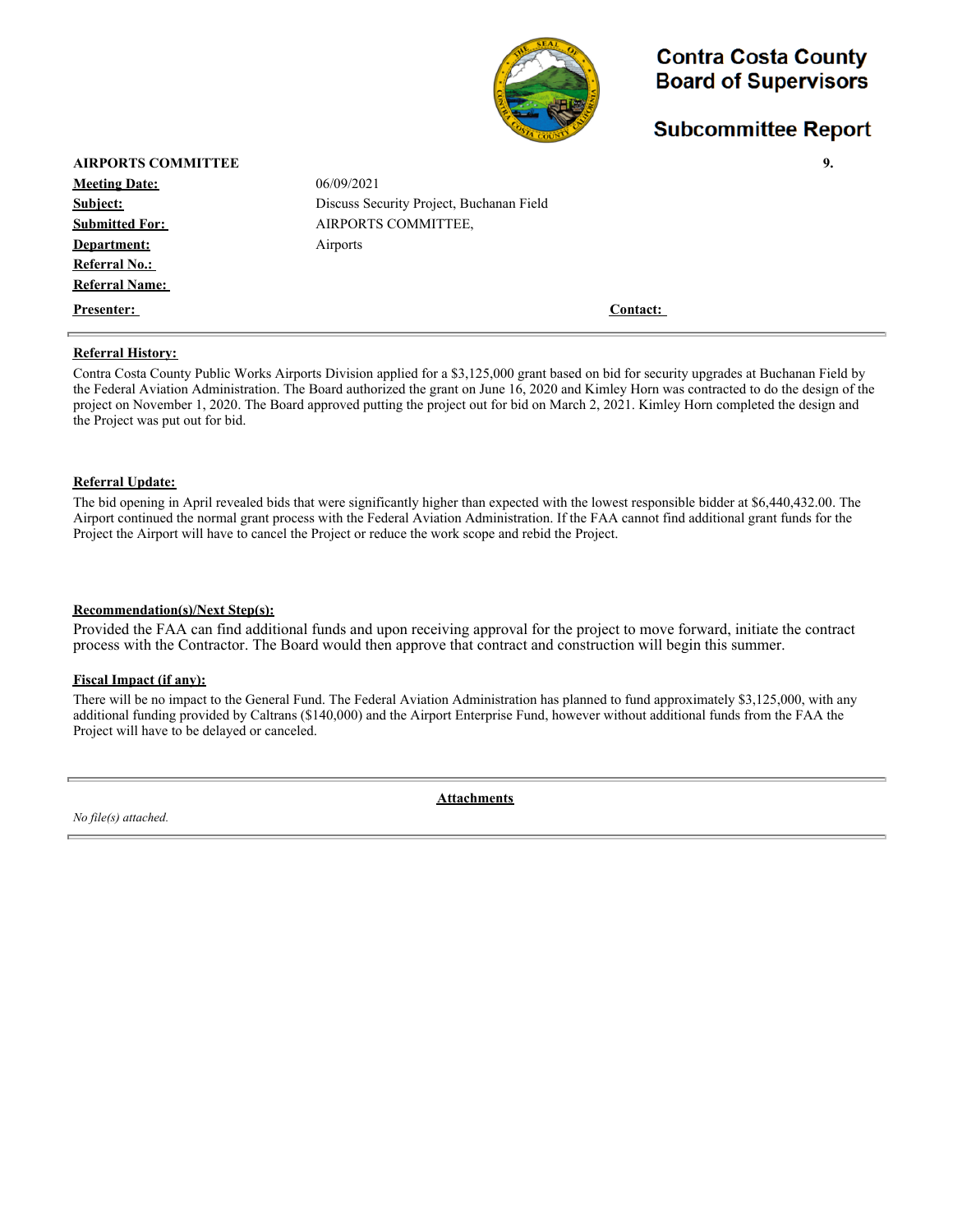

# **Subcommittee Report**

**AIRPORTS COMMITTEE** 10.

**Meeting Date:** 06/09/2021 **Subject:** Future agenda items **Submitted For: AIRPORTS COMMITTEE, Department:** Airports **Referral No.: Referral Name:** 

**Presenter:** Contact:

### **Referral History:**

**Referral Update:**

**Recommendation(s)/Next Step(s):**

*No file(s) attached.*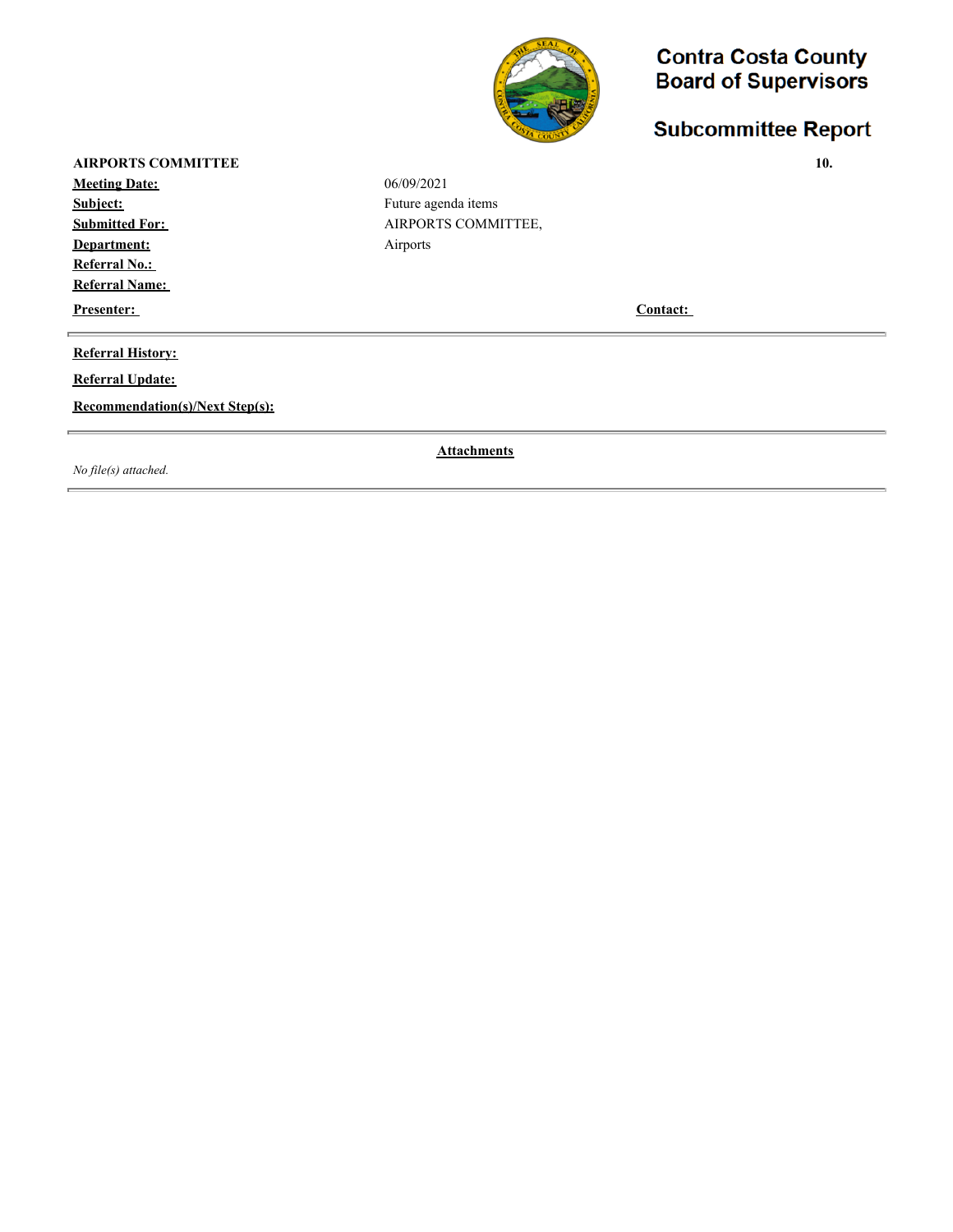

# **Subcommittee Report**

| <b>AIRPORTS COMMITTEE</b> |                                                               | 11. |
|---------------------------|---------------------------------------------------------------|-----|
| <b>Meeting Date:</b>      | 06/09/2021                                                    |     |
| Subject:                  | The next meeting is currently scheduled for September 9, 2021 |     |
| <b>Submitted For:</b>     | AIRPORTS COMMITTEE,                                           |     |
| Department:               | Airports                                                      |     |
| <b>Referral No.:</b>      |                                                               |     |
| <b>Referral Name:</b>     |                                                               |     |
| <b>Presenter:</b>         | Contact:                                                      |     |
|                           |                                                               |     |

### **Referral History:**

**Referral Update:**

**Recommendation(s)/Next Step(s):**

*No file(s) attached.*

r.